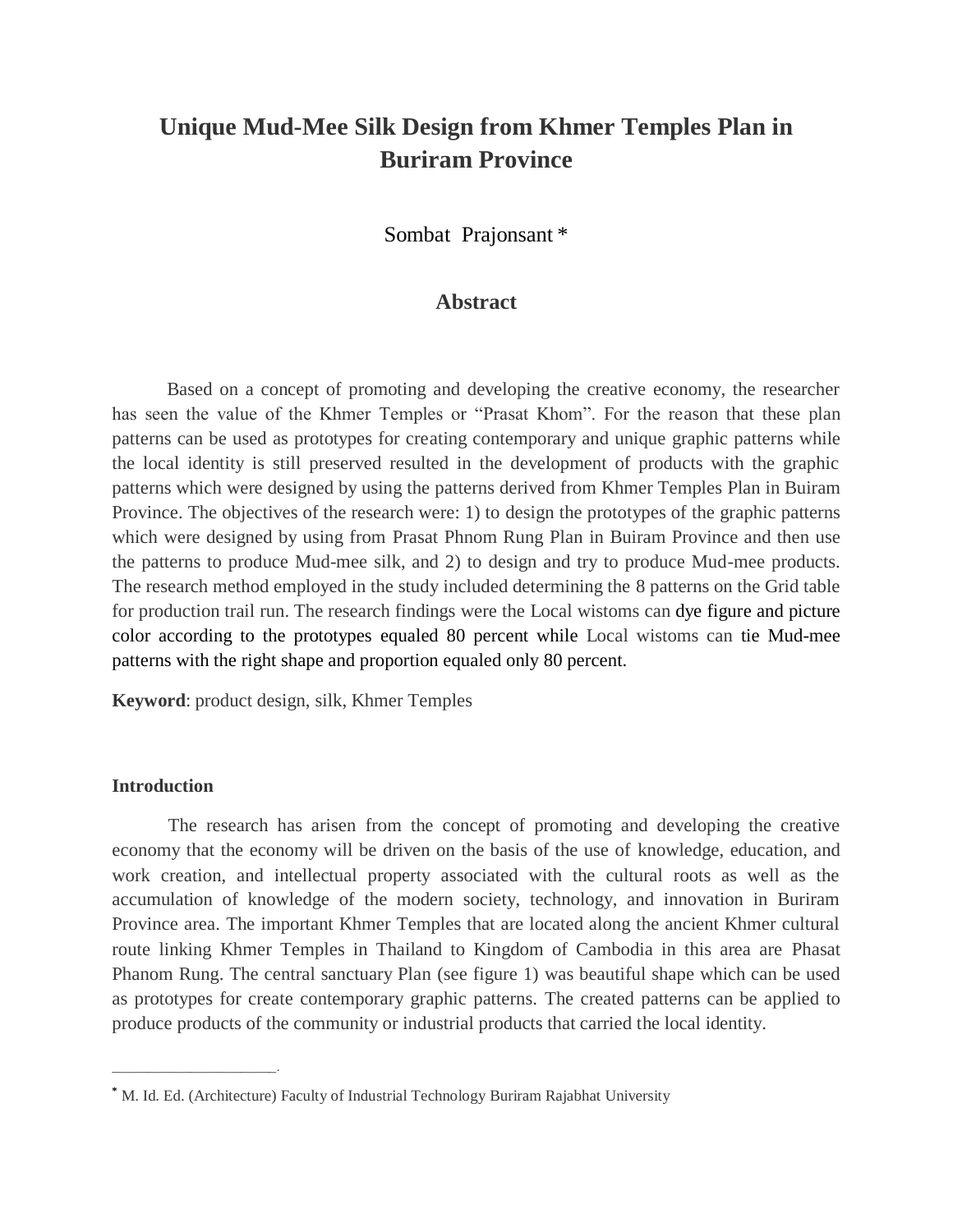The research viewed that if there will be an experiment for developing the production will lead to the commercial production that will help promoting the use of wisdom of ancient Khmer arts and if there will be the product processing will help increasing the value of the products which will in line with the creative economy concept. This concept is promoting the creation of the local products that carry the unique and international looks. The 2 objectives of this research were: 1) to design graphic pattern prototypes by using the central sanctuary Plan patterns derived from Phasat Phanom Rung in Buiram Province, and 2) to design and try to produce Mud-mee processed products.



**Figure 1:** The central sanctuary plan

### **Methods**

 This research was a design creativity research. The research was conducted for creating design outputs that can be utilized for commercial use. The methodology consisted of 3 steps as follows:

 1) Design graphic pattern prototypes by using the central sanctuary Plan patterns derived from Phasat Phanom Rung in Buiram Province.

2) Design Mud-mee pattern on the grid table for producing Mud-mee silk. (see figure 2)

 3) The Local wistoms of Nonggo village's female weavers group, Napho district, Buriram province in order to produce 10 pieces of Mudmee silk products with the graphic patterns designed from the central sanctuary plan patterns.

### **Results and Discussion**

 In terms of Mud-mee silk products, the researcher disseminated the found patterns to the local textile manufacturer groups. The manufacturer group that were interested in conducting the trail production were given the 10 Types that designed by the researcher as the prototypes for production. The researcher conducted the follow-up on the outputs and compared the outputs with the designed patterns by visual observation. It was found that the manufacturers can dye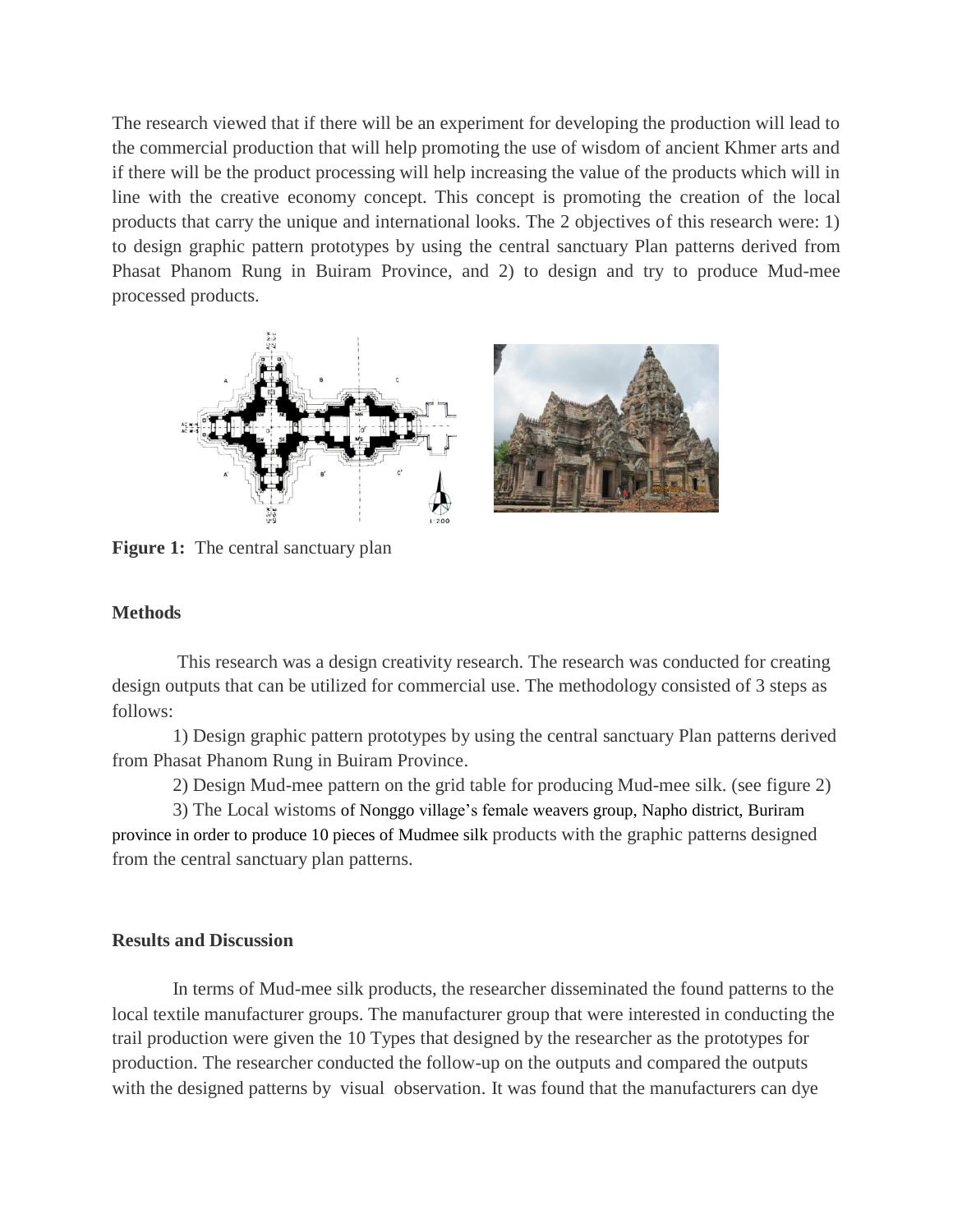figure and picture color according to the prototypes equaled 80 percent, for example P3 P4 P5 P6 P7 P8 P9 P10, while Local wistom can tie Mud-mee patterns with the right shape and proportion equaled only 80 percent, for example P1 P2 P4 P5 P6 P7 P9 P10(see figure 3-4), including the consistency of the weaving was good.



**Figure 2:** The Design graphic pattern prototypes



**Figure 3:** The Design graphic pattern prototypes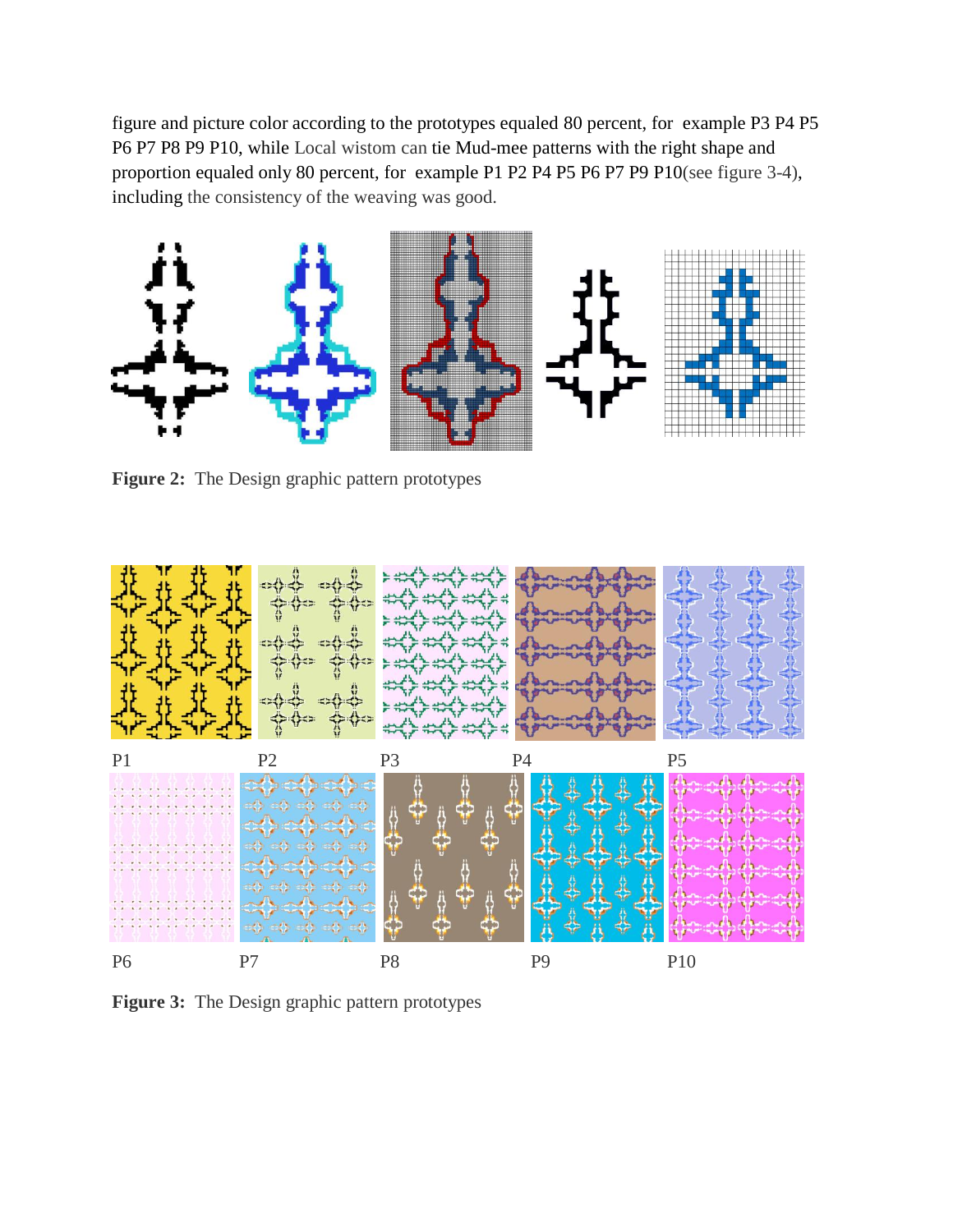### **Conclusion**

 After conducting the follow-up on the outputs of the Mud-mee products and comparing the outputs with the designed patterns, it was found that the manufacturers still could not dye the picture color, figure color and could not maintain the shape and proportion of the pattern without faults which is different from the study of Sombat Prajonsant (2012: 80). The findings from the study showed that the manufacturers could dye the picture color according to the determined pattern equaled 50 percent, the figure color according to the determined pattern equaled only 37.50 percent and the shape and proportion of the pattern could be maintained equaled 25.00. These findings corresponded to Sakchai Sikkha's findings. Sakchai Sikkha (2011: 132) stated that designing the patterns in the Grid table is very important for producing Mud-mee silk. Moreover, the researcher who is the pattern designer does not know how to tie and dye the Mudmee fabric which is in accordance with the ideas of the Department of Industrial Promotion (2003: 15). It was viewed that the person who will design the Mud-mee silk patterns should practice how to tie and dye the fabric until the person has gained the understanding towards the Mud-mee silk making wholly before designing the patterns. Otherwise, the rural people who are manufactures will not be able to make the Mud-mee silk according to the designed patterns.However, this research also had a step for creating the patterns in the Grid table for maintaining the shape and the proportion of the shape and proportion of the prototype pattern without faults.











**Figure 4:** Out put : The Mud-mee silk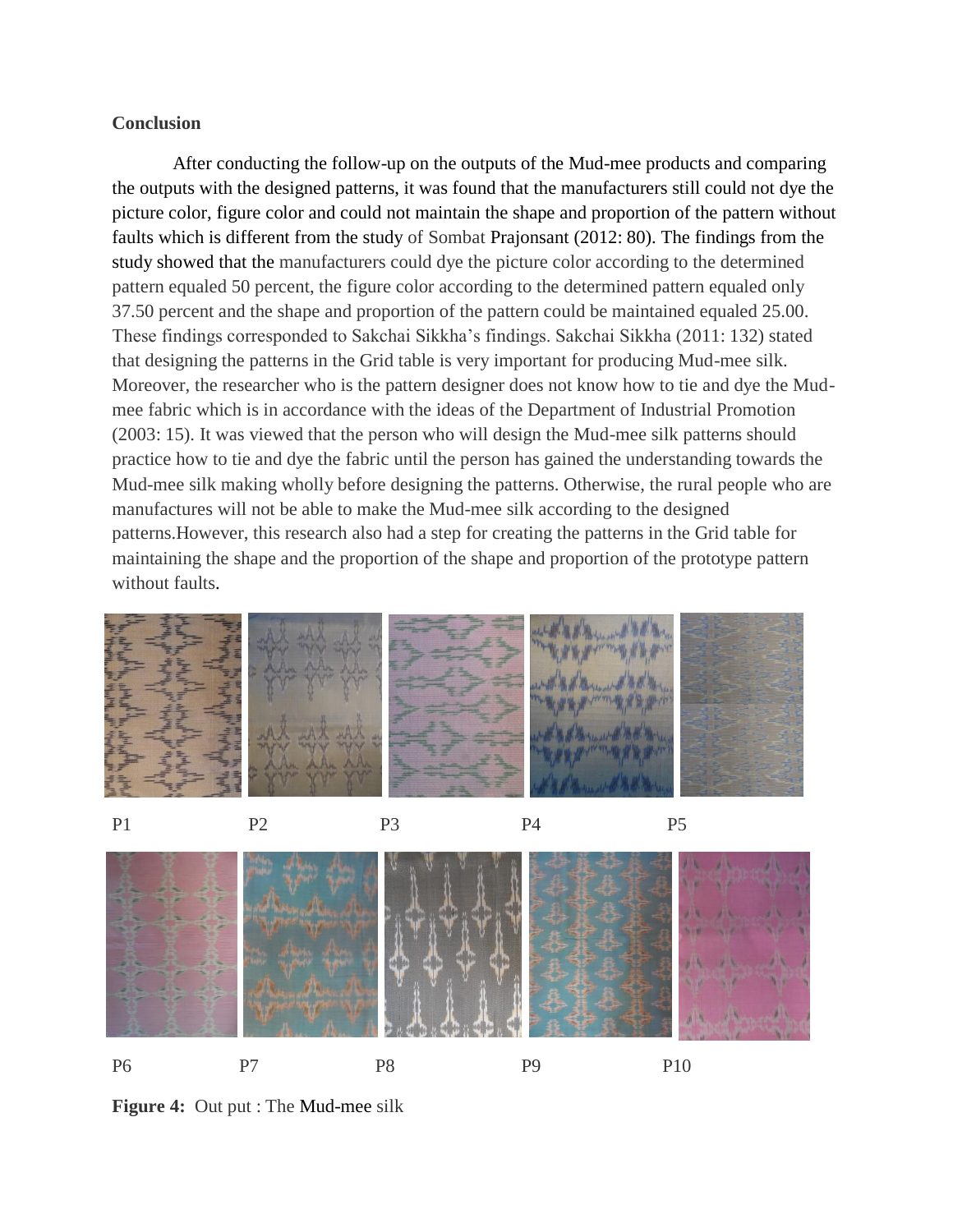### **References**

Department of Industrial Promotion, Bureau of Industrial Sectors Development, Textile Industry

Section. (2003.) **Mud-mee in a New Perspective**. Bangkok: Process Color Design & Printing.

- Sakchai Sikkha. (2011). Creation of Unique Textile Patterns in Esarn Region. **Industrial Technology Journal of Ubon Ratchathani Rajabhat University**. (1, 2) p. 119-132.
- Sombat Prajonsant. (2011). **Research Report on Development of Prototype Patterns of 2D Graphic Design of the Decoration architecturePatterns of Prasat Khom in Buriram province**. Buriram Rajabhat University.
- Sombat Prajonsant. (2012). **Research Report on Designing Local Textile Patterns from the Prototypes of the 2D Graphic Design of the Decoration architecturePatterns of Prasat Khom in Buriram province**. Buriram Rajabhat University.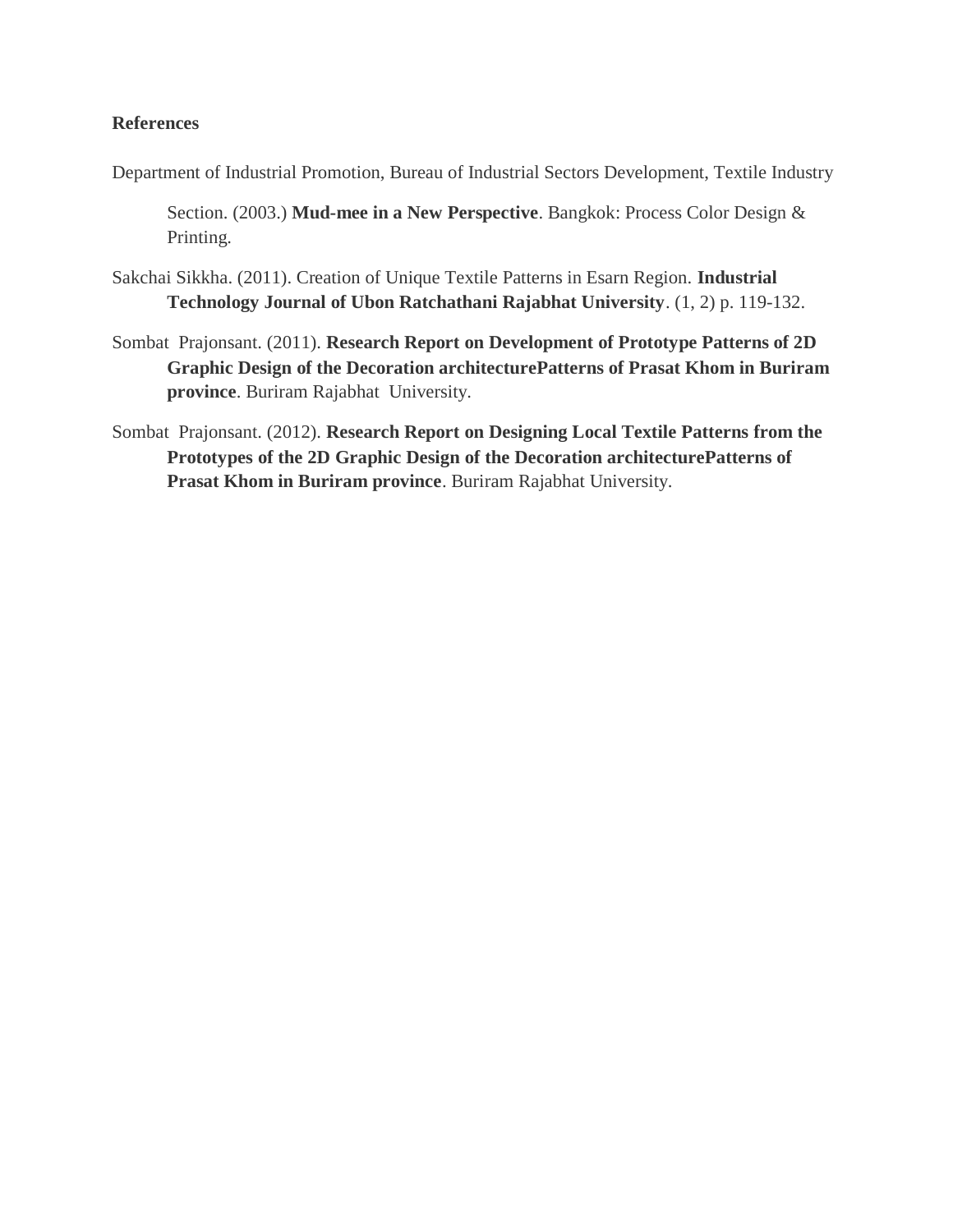

## **ใบสมัครเข้าร่วมการสัมมนาวิชาการนานาชาติ**

## **เรื่อง "ความร่วมมือของอาเซียนเพื่อการพัฒนาที่ยั่งยืน"**

## **ณ มหาวิทยาลัยราชภัฏสุรินทร์**

## **วันอาทิตย์ ที่ 19 มกราคม 2557**

- **ชื่อ** นาย สมบัติ สกุล ประจญศานต์
- ชื่อภาษาอังกฤษ Mr . Sombat Prajonsant
- **ต าแหน่งทางวิชาการ** (ถ้ามี) ผู้ช่วยศาสตราจารย์
- **ที่อยู่ หน่วยงาน / สถาบัน** มหาวิทยาลัยราชภัฏบุรีรัมย์ ถ.จิระ อ.เมือง จ.บุรีรัมย์ 31000
- **โทรศัพท์** 044-611-221 **โทรสาร** (FAX) 044-612-858 **E-mail** : sombat\_pra@yahoo.com

### **มีความประสงค์**

- √  $\Box$ เข้าร่วมสัมมนาวิชาการ และนำเสนอผลงานวิจัย
	- √ น าเสนอแบบบรรยาย
	- $\Box$ นำเสนอแบบโปสเตอร์

 $\Box$  เข้าร่วมสัมมนาวิชาการ แต่ไม่ได้นำเสนอผลงานวิจัย

## ี่ชื่อเรื่องผลงานที่นำเสนอ

(ชื่อภาษาไทย) ออกแบบผ้าไหมมัดหมี่ลายเอกลักษณ์จากผังพื้นของปราสาทขอมในจังหวัดบุรีรัมย์